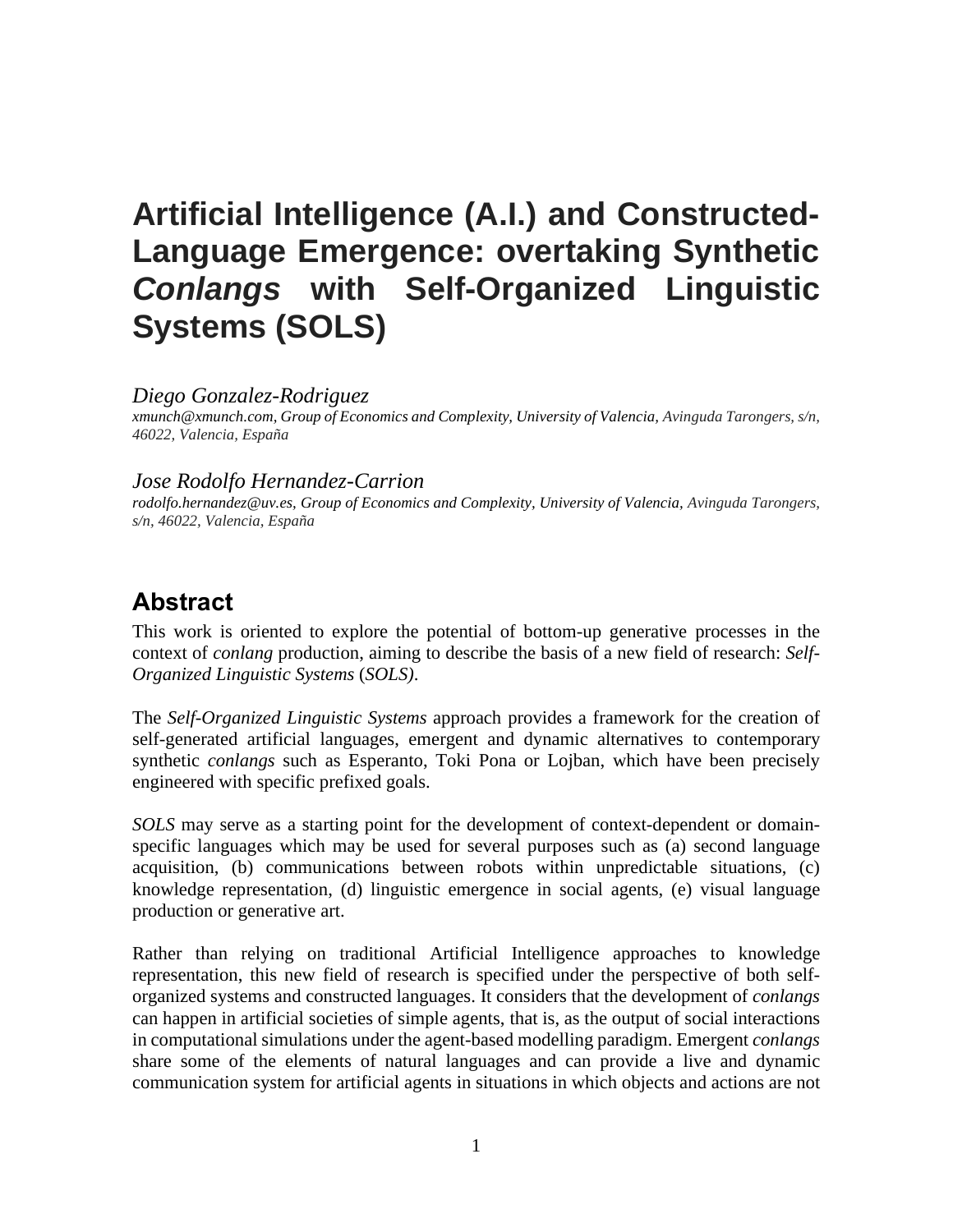pre-existent and in which lexicon should emerge from interactions within a shared environment.

This work starts contextualizing the notion of *language* and analyzing some of the already existing *constructed language*s. It explains historical and technical reasons for the design of *conlangs* and exposes a different theoretical approach.

This study also discusses how traditional ways of knowledge representation can be overtaken under the design of unconventional systems, and describes how language can be revisited with new systems of representation that go beyond the visual and audible options and become multidimensional.

Finally, this work introduces the notion of emergent languages and exposes the foundations of *Self-Organized Linguistic Systems. SOLS* rely on the theoretical framework of *Complex Adaptive Systems* in conjunction with the development of computational tools and simulations such as agent-based models.

*SOLS* can be helpful to understand better the nature of language and sense-making as emergent processes. This paper exposes possible implementations and further developments of the initially presented concepts. Rather than developing a linguistic theory or using existing frameworks such as Paul Hopper's functional work on emergent grammar, this research exposes some of the first steps in the development of straightforward algorithmic approaches for the generation of both descriptive and imperative lexicons in the context of agent-based models.

In the proposed initial *SOLS* model, automatic generation of lexicon takes place in the context of a digital environment with objects, actions and agents with embodied cognition through peer-to-peer interactions.

Specifically, this paper exposes how SOLS can be developed with bi-dimensional games and simulations. Non-interactive agent-based SOLS can allow artificial agents to independently evolve emergent languages as part of their self-organizing or adaptation processes. However, game-style SOLS can also provide an open environment in which artificial agents can also interact with human agents, leading to human-machine communications and peer learning processes.

In conclusion, *SOLS* are the intersection of artificial agent-based models with constructed languages, and may provide news ways for knowledge representation, artificial systems development and constructed languages design.

#### **Keywords**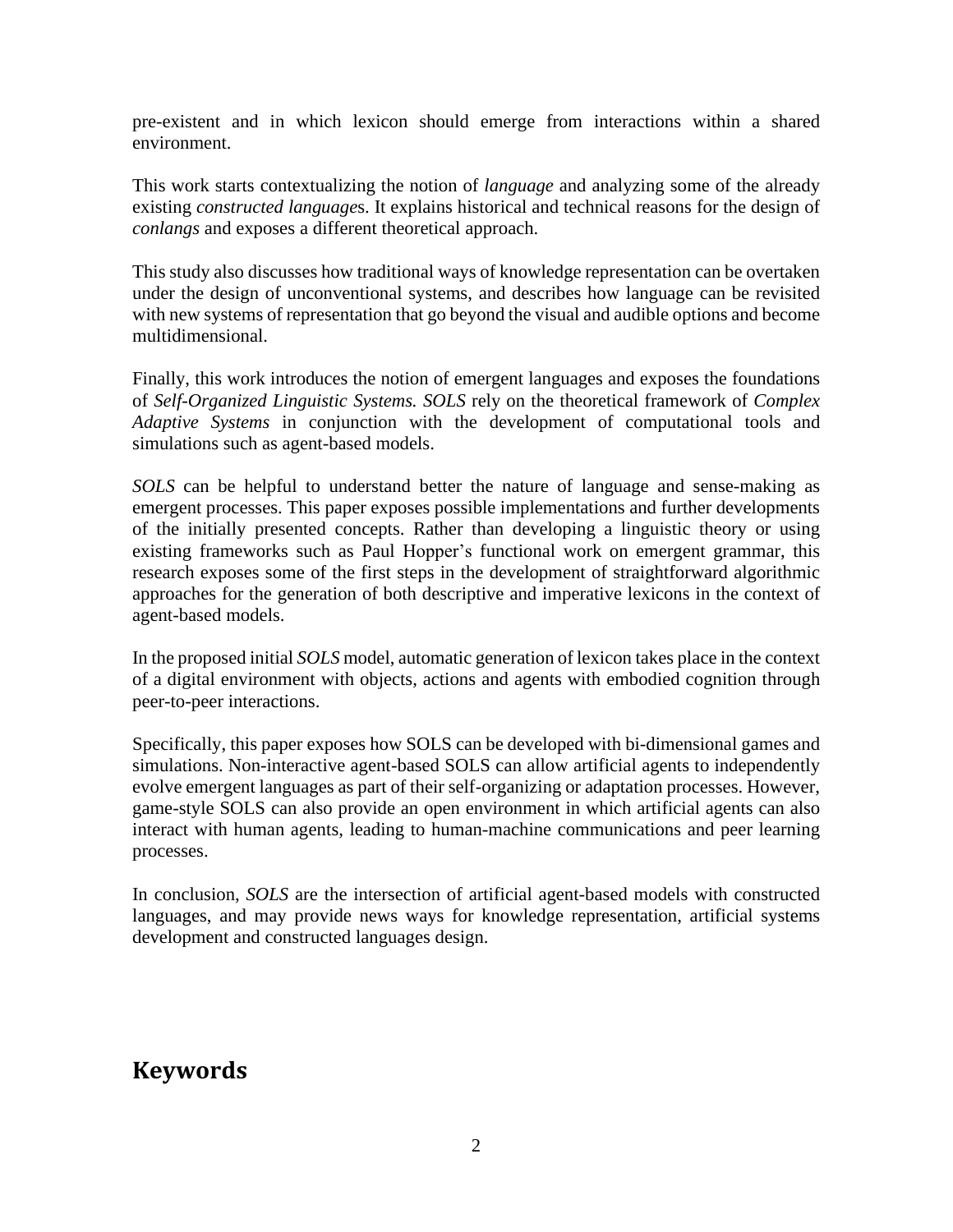artificial intelligence, self-organization, emergence, constructed languages, agent-based modelling, conlangs

#### **About the Authors**

Diego Gonzalez-Rodriguez is PhD in Information Science, MS in Artificial Intelligence and Engineer in Computer Systems. He has been Research Fellow at the P2P Lab, a spin-off of Tallin University of Technology and the P2P Foundation and has collaborated with research groups such as the Global Brain Institute of the Free University of Brussels, the Critical Making Lab at the University of Toronto, the University of North Carolina at Greensboro, the University Rey Juan Carlos and Technical University of Madrid in diverse topics such as Artificial Intelligence, Complex Adaptive Systems, Software as a Service, P2P social dynamics and the Social Implications of Technology. He has worked as Software Engineer for several organizations and companies and has been founder of diverse projects. Currently he also collaborates as a researcher with the Group of Economics and Complexity at the University of Valencia.

Jose Rodolfo Hernandez-Carrion is Associate Professor at the Department of Applied Economics at the University of Valencia UVEG (Spain), holding a Ph.D. in Economics. He has been teaching Economics 101 since 1989 in different centers and various languages (Catalan, Italian, Spanish and English) and publishing in international journals with an open and critical multidisciplinary approach. He served in the governing board of Spanish Association of Regional Science (AECR) and Spanish Society of Systems Science (SESGE), where he was Vice-President and Editor in Chief of RIS (Revista Internacional de Sistemas – International Journal of Systems). After his Ph.D. he has conducted research on "Economics Education for Change" and "New Pedagogies in Teaching Economics." Connecting with Regional Economics, he was Visiting Scholar at University of Bologna (1992) and participated in the Icarus Project at the supercomputing center CINECA (Italy), later at University of Limerick (Ireland), University of California at Berkeley, UCLA (Los Angeles), University of North Carolina at Greensboro (UNCG), and UIUC in the United States (USA). He has been ERASMUS+ Professor invited four times to several European countries since 2013, being keynote speaker with his lecture: 'Economics today: dancing without borders' during the International Week in Portugal and Poland.

#### **1. Introduction**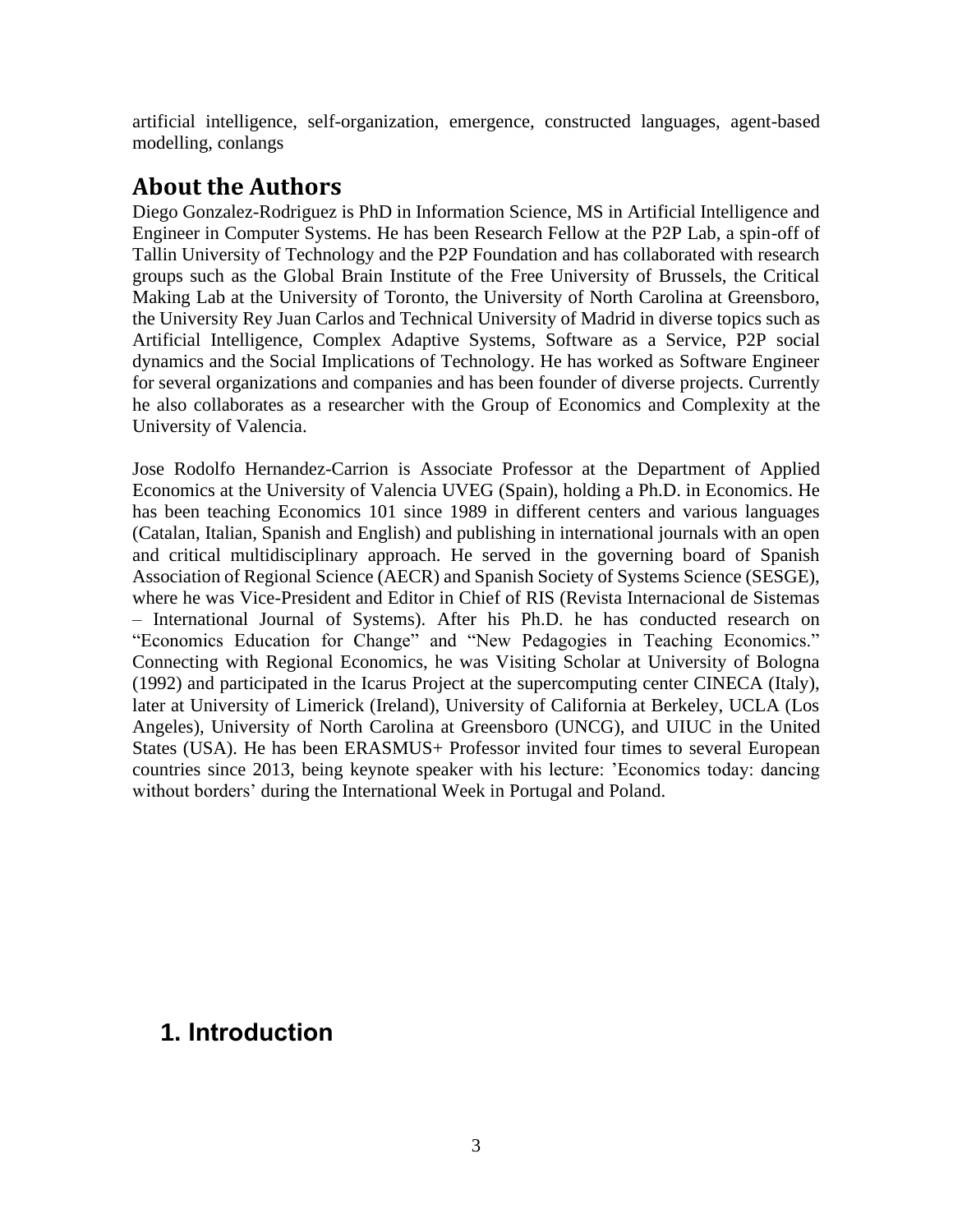This work is oriented to explore the potential of *bottom-up* generative processes in the context of *constructed languages*, aiming to describe the basis of a new field of research: *Self-Organized Linguistic Systems* (*SOLS)*.

According to the Cambridge Dictionary [1], language is defined as "a system of communication consisting of sounds, words, and grammar" and "the system of communication used by people in a particular country or type of work". We consider these definitions both inaccurate and non-generalizable for artificial agents and artificial societies, in which the existence of sounds, words, grammar or human concepts such as "country" or "work" may not be necessarily present.

Rather, we conceive the notion of language as something broader which should be specified in in two different ways:

- (L1) Language is any set of rules which allow the representation of knowledge in a physical or virtual means, and its interpretation by sensible agents.
- (L2) Language can be used as a tool of communication between two or more sensible agents, allowing them to exchange knowledge according to a common protocol (which can be both pre-designed or emergent) and a set of perceptible elements.

Assuming both assertions as our starting point, we could define a simple taxonomy of languages in which we distinguish between *constructed* and *natural languages*.

Generally, we usually call *synthetic languages*, *artificial languages, constructed languages* or *conlangs* to those which have being designed or created with a pre-fixed purpose by a person or a group of people, as opposed to *natural languages,* those which have evolved historically in cultural, religious, tribal or national contexts [2,3,4].

According to that contraposition, we would classify Esperanto, Lojban, Ido, Toki Pona, Klingon or Newspeak as invented or *synthetic languages*, while we would conceive Spanish, English, Italian, Arabic, Hebrew, Japanese, Cherokee, Panjabi or German as *natural languages*.

However, this taxonomy is also inaccurate. Some of the languages that would be considered as *natural* have been also partially designed or historically constrained by individuals or institutions. We have the example of the Royal Academy of Spanish Language, which regulates and defines static rules in order to stablish the correct use of Spanish; or the *Euskaltzaindia,* which developed the Standard Basque language to unify several dialects spoken in Euskadi. We can also consider the scripts of *natural languages* as the result of artificial design. For example, the Korean alphabet or *Hangul,* was devised by King Sejong in 1443; another example is the Serbo-Croatian script or Gaj's Latin alphabet, which was created by Ljudevit Gaj.

In the same way*,* languages which are conceived as invented, artificial or *synthetic,* can also present characteristics of natural languages. For example, Esperanto has developed their own culture and has dynamically evolved since 1887, going beyond its original rules and vocabulary. Currently, Esperanto has a large community of native speakers. According to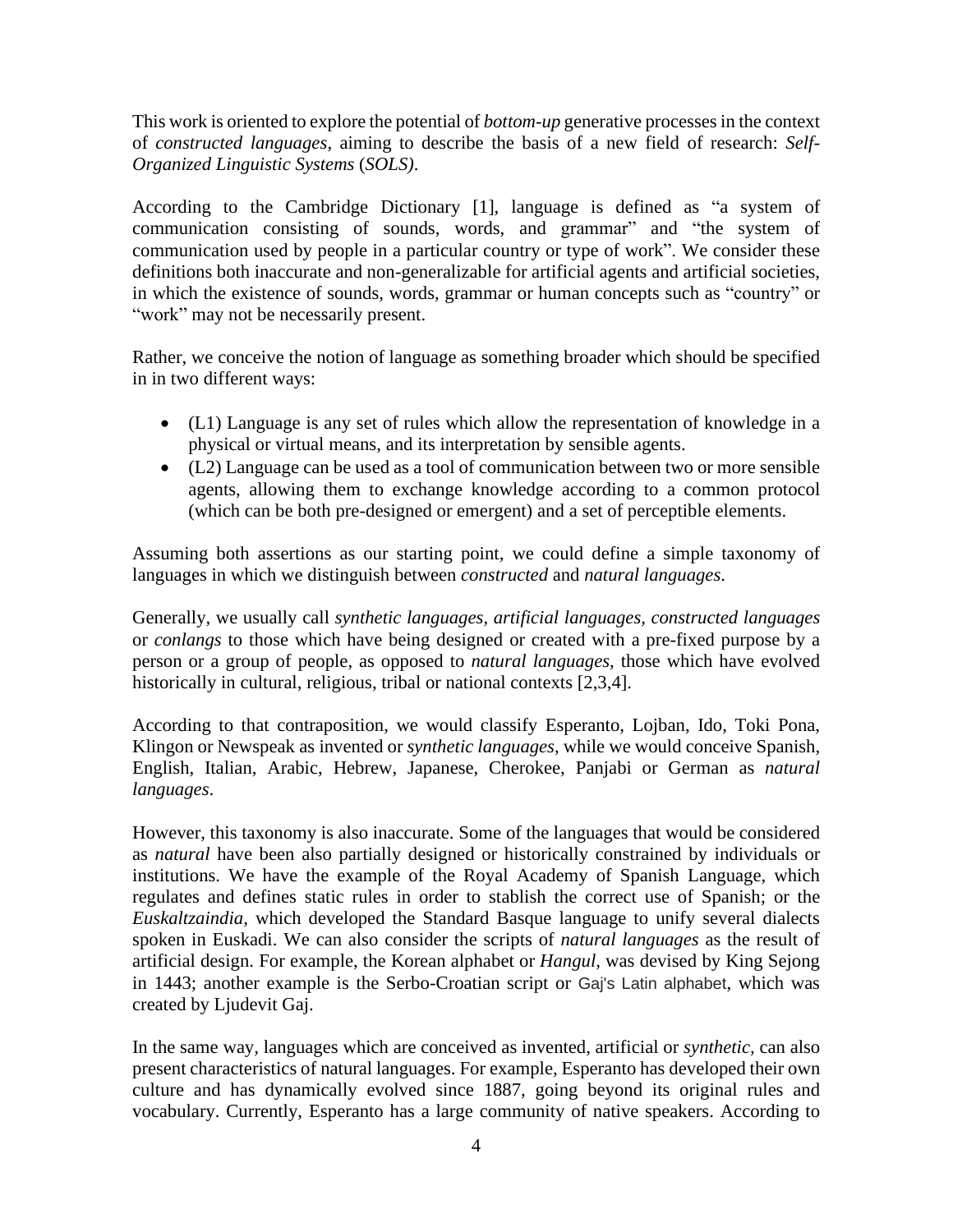Ethnologue [5] there are from hundreds to thousands of *denaskuloj*, Esperanto native speakers*.* Therefore, we can say that artificial languages, eventually, may end up evolving and developing characteristics of natural languages.

According to this, the conceptual boundary which separates both realms is quite permeable, considering that:

- Sensitive agents in both artificial and actual societies evolve dynamically as constitutive parts of Complex Adaptive Systems, as it has been explored in our previous research [6, 7].
- Any language used by a group of social agents will eventually have an evolutionary component unless this is constrained by design. And in that case the constraint can lead to a fork of the linguistic community (see Ido, a fork of Esperanto).

That permeability leads us to oppose to any qualitative taxonomy which pretends the domination of natural languages over artificial languages or the opposite. We consider that languages, independently of any taxonomy, should serve the purpose described previously (see L1): allow the representation of knowledge in a physical or virtual means and its interpretation by sensible agents. Additionally, languages can be used as tools for communication between two or more sensible agents, allowing the exchange of knowledge according to a pre-designed or emergent common protocol and a set of perceptible elements (L2).

The nature of sensible agents it is not specified in neither L1 or L2, so they can be human beings, animals, electronic devices or software entities. The only requirement for them is to be *sensitive:* having senses, sensors or functions to identify and distinguish perceptible elements which can represent different forms of data.

We could design a software platform in which different agents with artificial intelligence interact autonomously. Those agents themselves may create their own set of perceptible elements and rules for communication through P2P interactions. And that emergent set, according to the above-mentioned concepts, would be considered a valid language if it serves for the purposes of language (L1 and L2).

*Constructed* or *synthetic languages* have been designed with diverse and specific purposes. For example, Lojban provides high levels of accuracy allowing a *first order predicate logic* communication [8]. Ben Goertzel proposed a improved version of this language, Lojban++, as an interlingua for communication between humans and an Artificial General Intelligence [9]. Some artificial languages can be specifically useful for Embodied Natural Language Processing [10] and some of them are used for their propaedeutic value and can serve as tools to understand the cognitive mechanisms of second language acquisition [11]. Some other *conlangs* have been designed with mere artistic reasons [12].

This wide and diverse ecosystem, in which different languages are developed according to historical or technical reasons, presenting their own advantages and disadvantages -and in which the synthetic nature of *conlangs* can not be isolated of a natural evolution through time-, leads us to a scenario in which computer programs themselves can create their own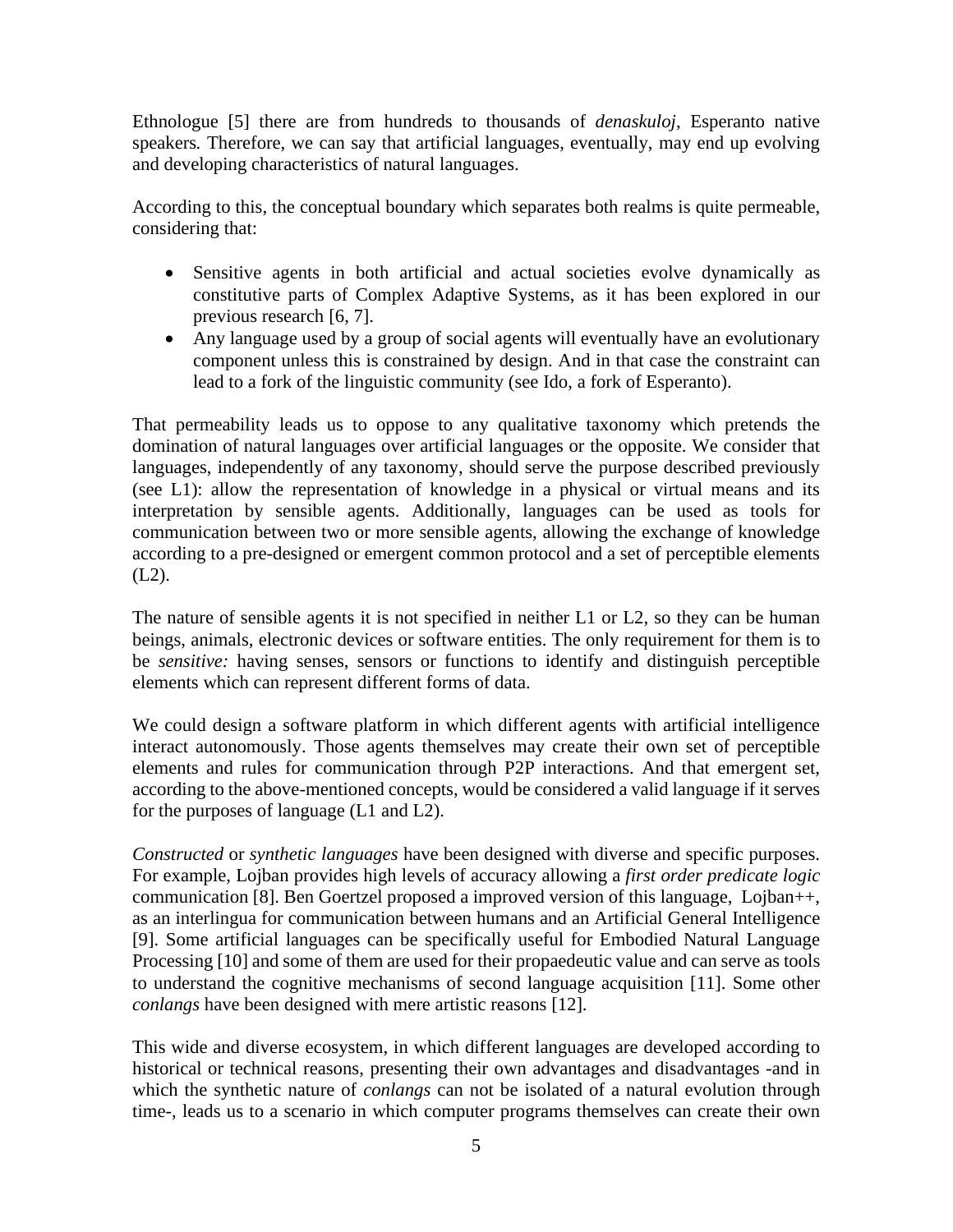languages based on specific design constraints or purposes, and with unconventional and multidimensional properties.

In that sense, the *Self-Organized Linguistic Systems* approach provides a theoretical framework for the creation of self-generated languages in computational environments, dynamic sets of rules and perceptible elements for both knowledge representation (L1) and communication purposes (L2): *emergent conlangs.*

*Self-Organized Linguistic Systems* (*SOLS)* assume the evolutionary component of linguistic production, and can be used as a theoretical framework for the development of contextdependent or domain-specific languages for several purposes such as (a) second language acquisition, (b) communications between robots within unpredictable situations, (c) knowledge representation, (d) linguistic emergence in social agents, (e) visual language production or (f) generative art.

### **2. Self-organized linguistic systems**

Rather than relying on traditional Artificial Intelligence approaches to knowledge representation, *Self-Organized Linguistic Systems (SOLS)* are specified under the perspective of both self-organized systems and constructed languages. They can also include a component which allows the visualization of the generative process.

This approach considers that the development of *conlangs* can happen in artificial societies of simple agents, that is, as the output of social interactions in computational simulations under the agent-based modelling paradigm. *Emergent conlangs* share some of the elements of natural languages and can provide a live and dynamic communication system for artificial agents in situations in which objects and actions are not pre-existent and in which lexicon should emerge from interactions within a shared environment.

*SOLS* rely on the theoretical framework of *Complex Adaptive Systems* in conjunction with the development of computational tools and simulations such as agent-based models.

*SOLS* can be helpful to understand better the nature of language and sense-making as emergent processes. This paper exposes initial implementations of the tools which will be used for this purpose, as an introduction to further developments of the initially presented concepts. Rather than developing a linguistic theory or using existing frameworks such as Paul Hopper's functional work on emergent grammar, this research is more general and exposes some of the first steps in the development of straightforward algorithmic approaches for the generation of both descriptive and imperative lexicons in the context of agent-based models.

In the proposed initial *SOLS* model, automatic generation of lexicon takes place in the context of a digital environment with objects, actions and agents with embodied cognition through peer-to-peer interactions. So in order to develop SOLS, we initially need: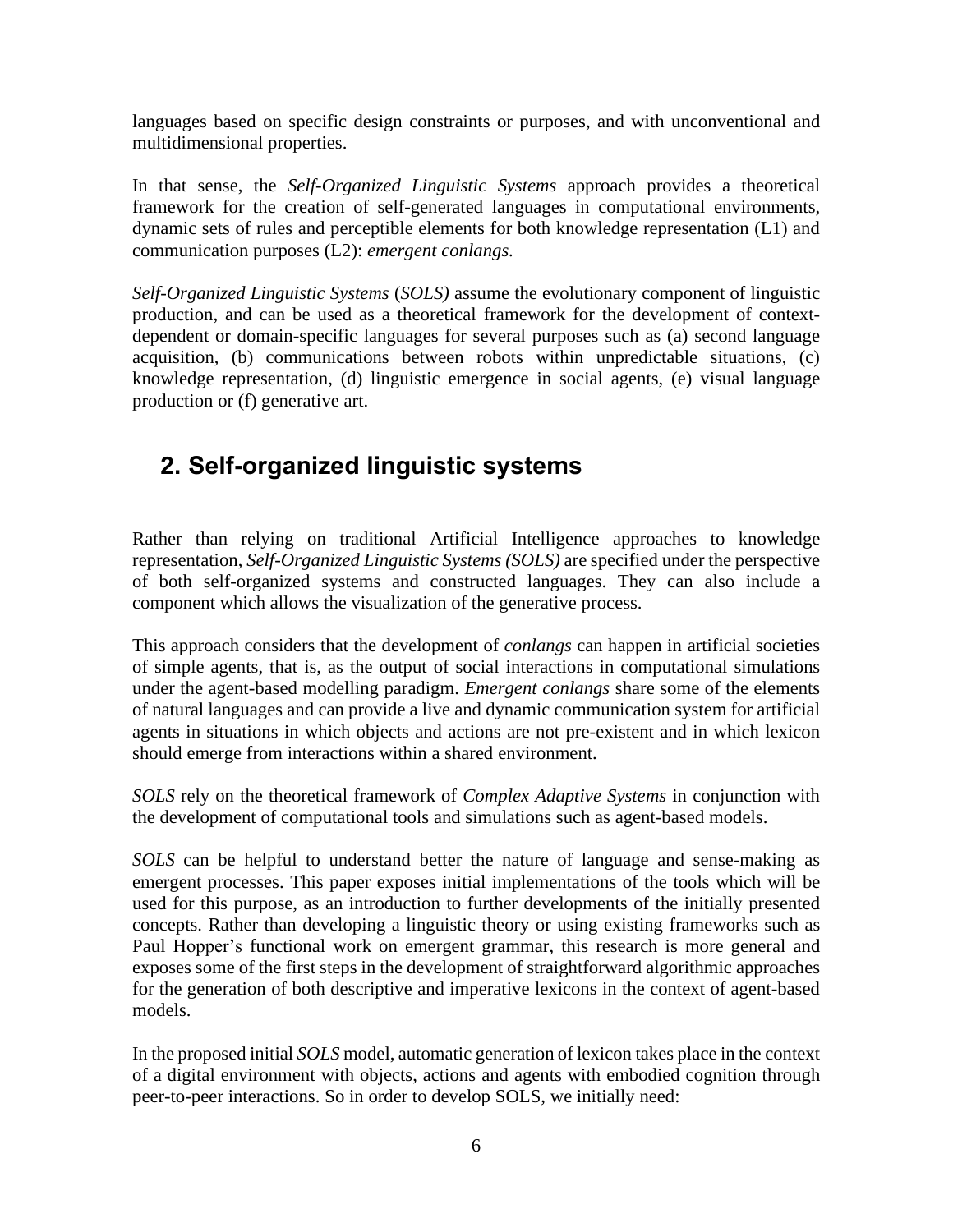- An internal knowledge representation framework which will operate internally, as part of the cognitive processes of each agent. It should provide the visualization of the knowledge base evolution in real time, preferably in 3D to browse better the network of triplets and relationships between nodes.
- A simulation environment for P2P social dynamics: this multi-agent simulation tool should provide a visual component and the agents should communicate to each other through perceptible elements. The simulator can be bi-dimensional.

Specifically, this paper exposes those initial tools which can lead to the development of proof-of-concept SOLS based on bi-dimensional games and simulations with a 3D knowledge representation visualization.

Non-interactive agent-based SOLS can allow artificial agents to independently evolve emergent languages as part of their self-organizing or adaptation processes. However, gamestyle SOLS can also provide an open environment in which artificial agents can also interact with human agents, leading to human-machine communications and peer learning processes.

### **3. Knowledge representation**

Traditional ways of knowledge representation can be overtaken under the design of unconventional systems, and language can be revisited with new systems of representation that go beyond the visual and audible options and become multidimensional.

Sign languages, music-based languages like *Solresol*, or color-based alphabets like *Colorbet* has been deeply explored during the last centuries as visual and audible alternatives to traditional languages. Some artistic explorations have been also made under the label of *constructed scripts or con-script* (see Fig.1).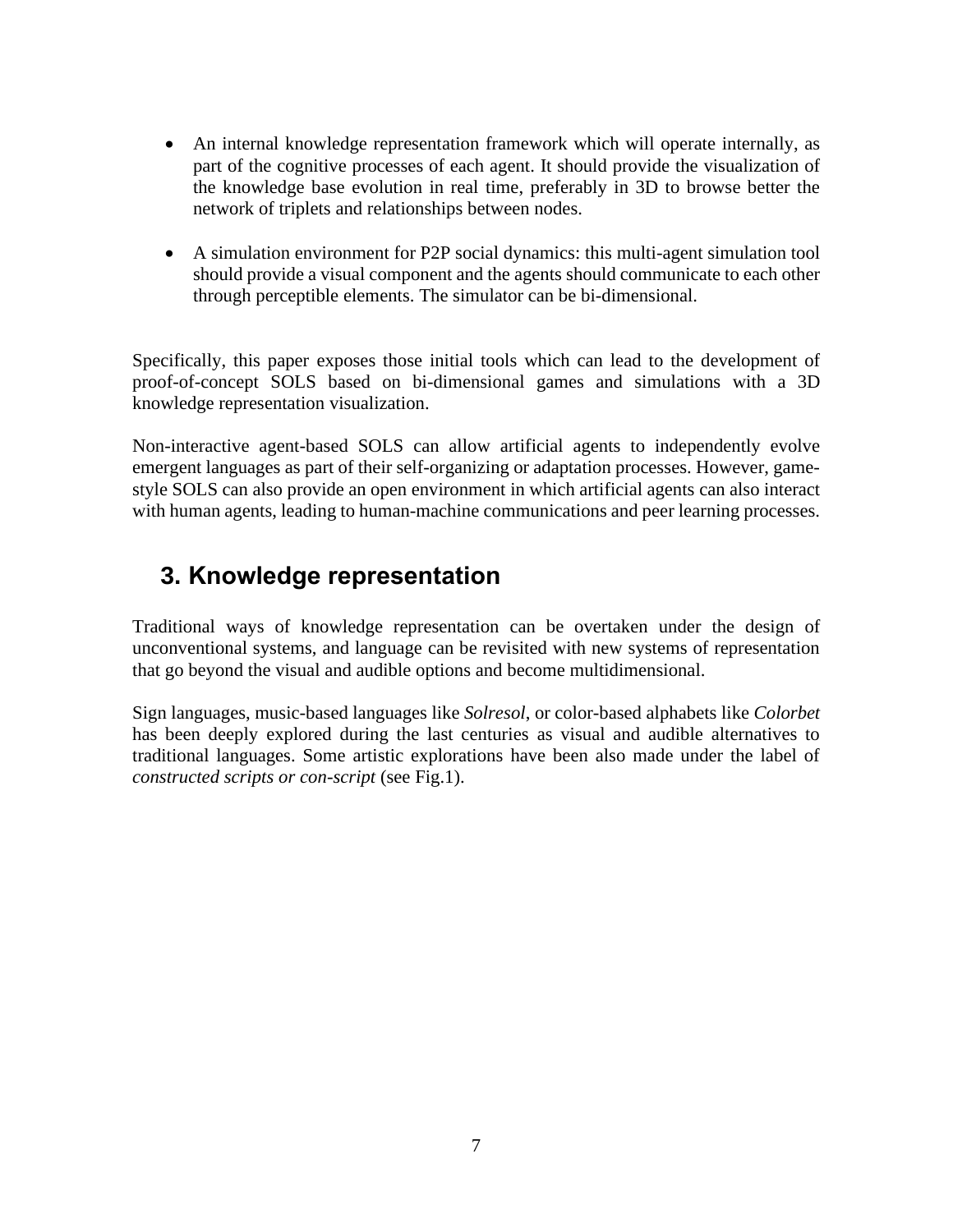

*Figure 1. Some examples of visual representation systems for artificial languages based on shapes and interaction rules.*

Our own tool for knowledge representation in artificial agents, it is the *xmunch-atomspace* or *XA* [13], which allows the dynamic construction of neural and semantic networks for knowledge representation, reasoning and learning in an abstract space of atoms (vertices and edges). It intends to be a tool for helping in narrow Artificial Intelligence, but also to be used in the implementation of cognitive architectures for the Artificial General Intelligence (AGI) community and used by artificial agents in language production tasks.

*XA* implements an interface to communicate in real time with an Ubigraph server. This feature allows researchers and developers to visualize both declarative and procedural knowledge. With *XA* it is very easy to visualize both subsymbolic representations or symbolic/semantic relations in real time, but also learning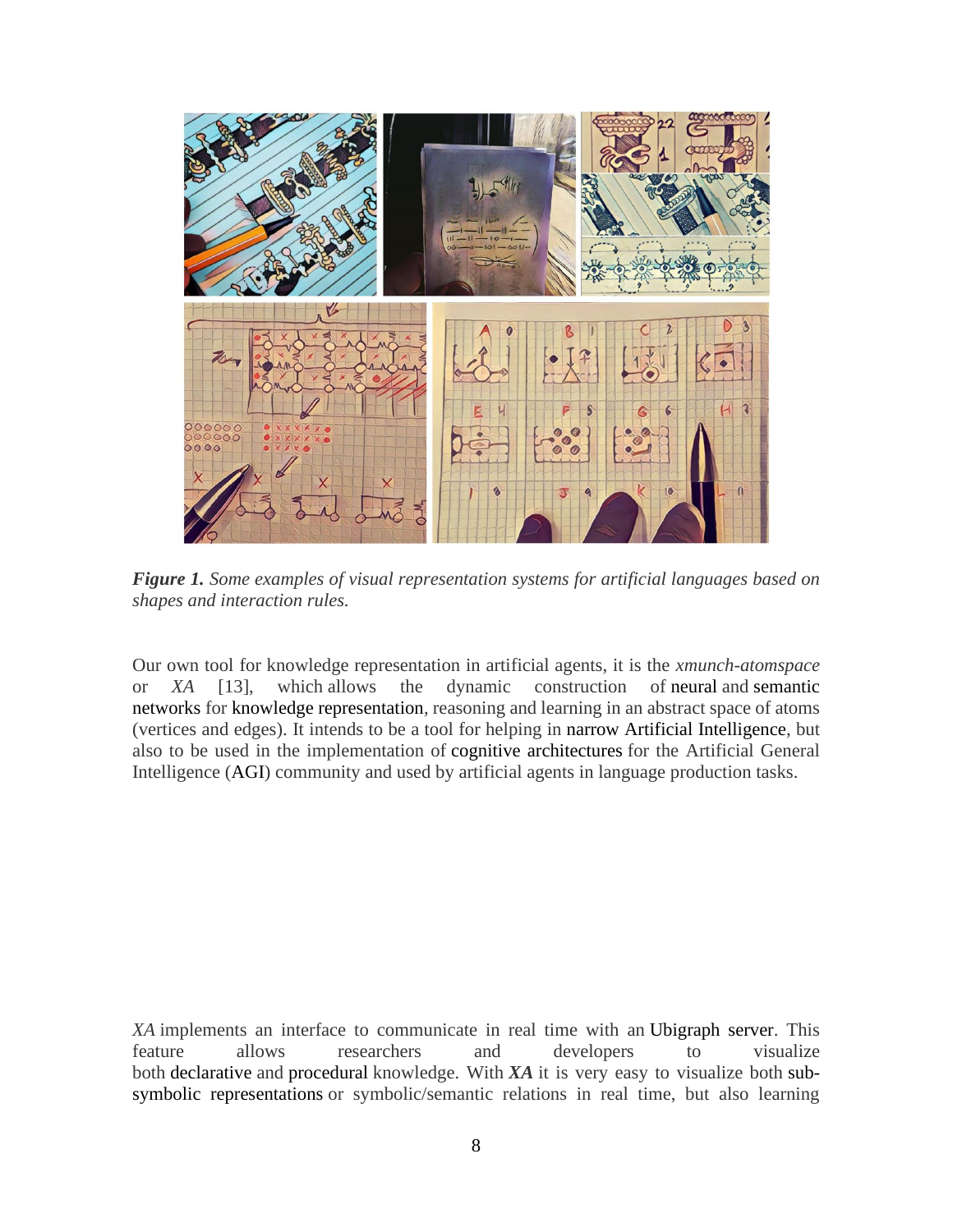algorithms, atom-based state-machines and spreading activation. In Fig. 2, we display some of the relational visualizations of *XA*.



*Figure 2. Visual representation of knowledge using Ubigraph and xmunch-atomspace.*

The persistence layer of *XA* is written *in xa-language*, an interoperable human and machine understandable language. It is a simple language with a small set of rules which can be used to create new atoms in any running instance of **XA** by using the *AtomSpace REST Parser* or similar tools.

The basic rules of *xa-languages* are:

- 1. Every predicate in *xa-language* is written in a new line.
- 2. Every predicate in *xa-language* follows an A or B *xa-language predicate* structure.
- 3. Every *A xa-language predicate* follows this structure:

NAME is\_a TYPE [PARAM\_1:VALUE\_1 ... PARAM\_N:VALUE\_N]

- o Examples:
- o Susan is\_a person student:yes age:23 gender:woman
- o Peter is\_a person age:25 gender:man children:3
- o Carolina is\_a person
- o Madrid is\_a city geo-x:40.383333 geo-y:-3.716667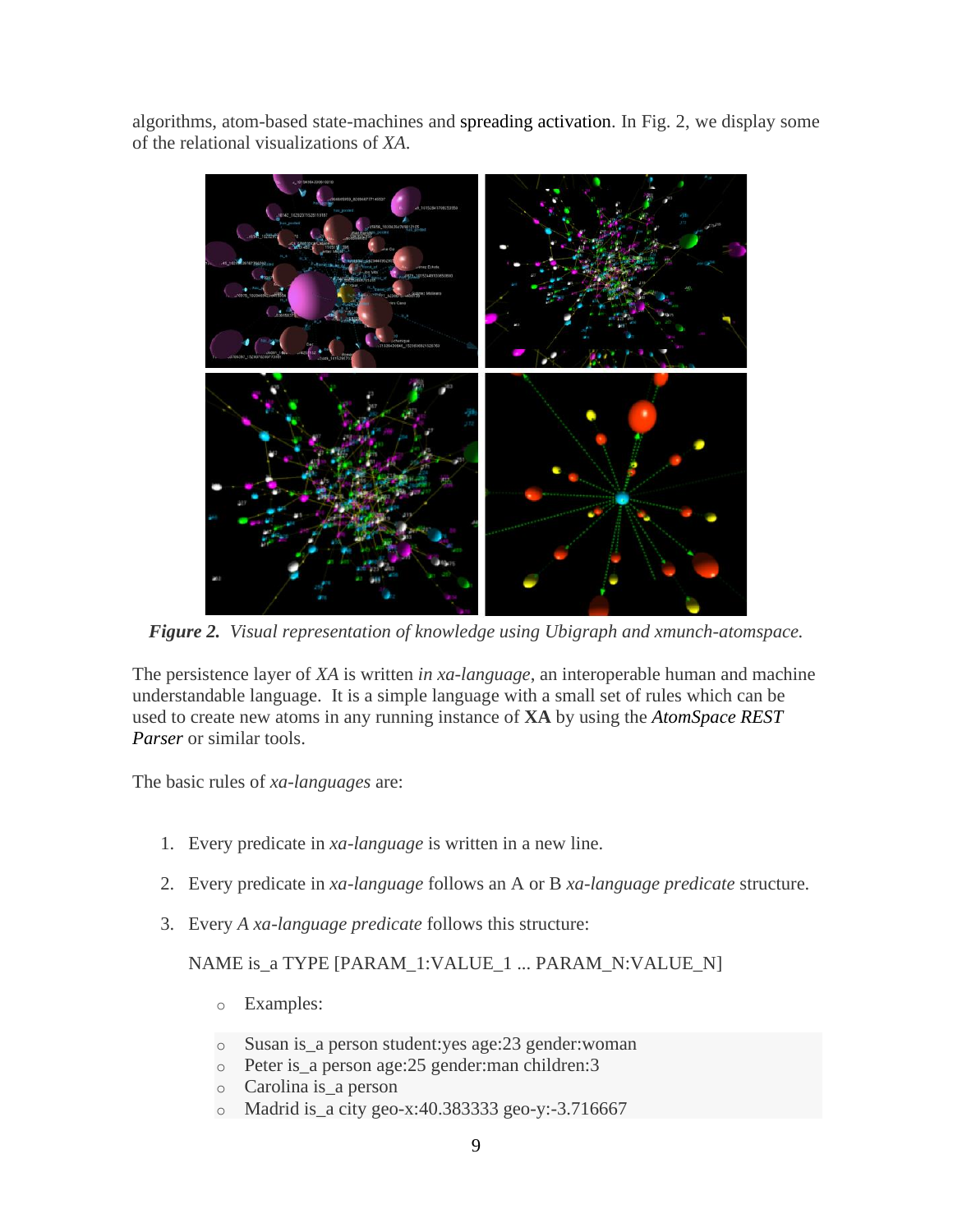- o Europe is\_a continent Barcelona is\_a city has\_beach:yes
- 4. Every *B xa-language predicate* follows this structure:

NODE\_NAME\_1 RELATION NODE\_NAME\_2 [PARAM\_1:VALUE\_1 ... PARAM\_N:VALUE\_N]

- o Examples:
- o Peter is\_friend\_of Carolina affinity:0.5
- o Madrid is\_located\_in Europe Madrid is\_connected\_by\_road\_to Barcelona distance:600 highways:yes
- 5. Every *B xa-language predicate* requires that both **NODE\_NAME\_1** and **NODE\_NAME\_2**have been declared with two *A xalanguage predicates* before.
- 6. Elements **NAME, TYPE, NODE\_NAME, RELATION, PARAM** or **VALUE** can not contain empty spaces ( ) or double quotes ("). Spaces should be replaced by underscore lines (\_). Single quotes (') are allowed.

*XA* and the set of tools developed around it are an internal knowledge representation framework for our cognitive agents. Its REST API allows the visualization of the knowledge base evolution in real time, providing a better understanding of the network of triplets and relationships between nodes.

### **4. Multi-agent simulation**

Additionally to our knowledge representation tool, we also need a simulation environment for P2P social dynamics. As it has been said, this multi-agent simulation tool should also provide a visual component and the agents should communicate to each other through perceptible elements. We have developed the *SciArt 2D Simulator* [14] as a 2D Graphics Engine developed to be used as an extensible tool for our research in agent-based modeling, artificial life and educational games.

Our simulator is developed in *Groovy, Java* and *Processing* and it provides basic tools to model multi-agent systems, social behavior and emergent properties in digital environments. It will serve as a support to our study of *Self-Organized Linguistic Systems (SOLS)* in a bidimensional environment and will provide an easy way to develop from simple Turtle-like systems for educational purposes to complex *P2P Social Dynamics* (see Fig. 3).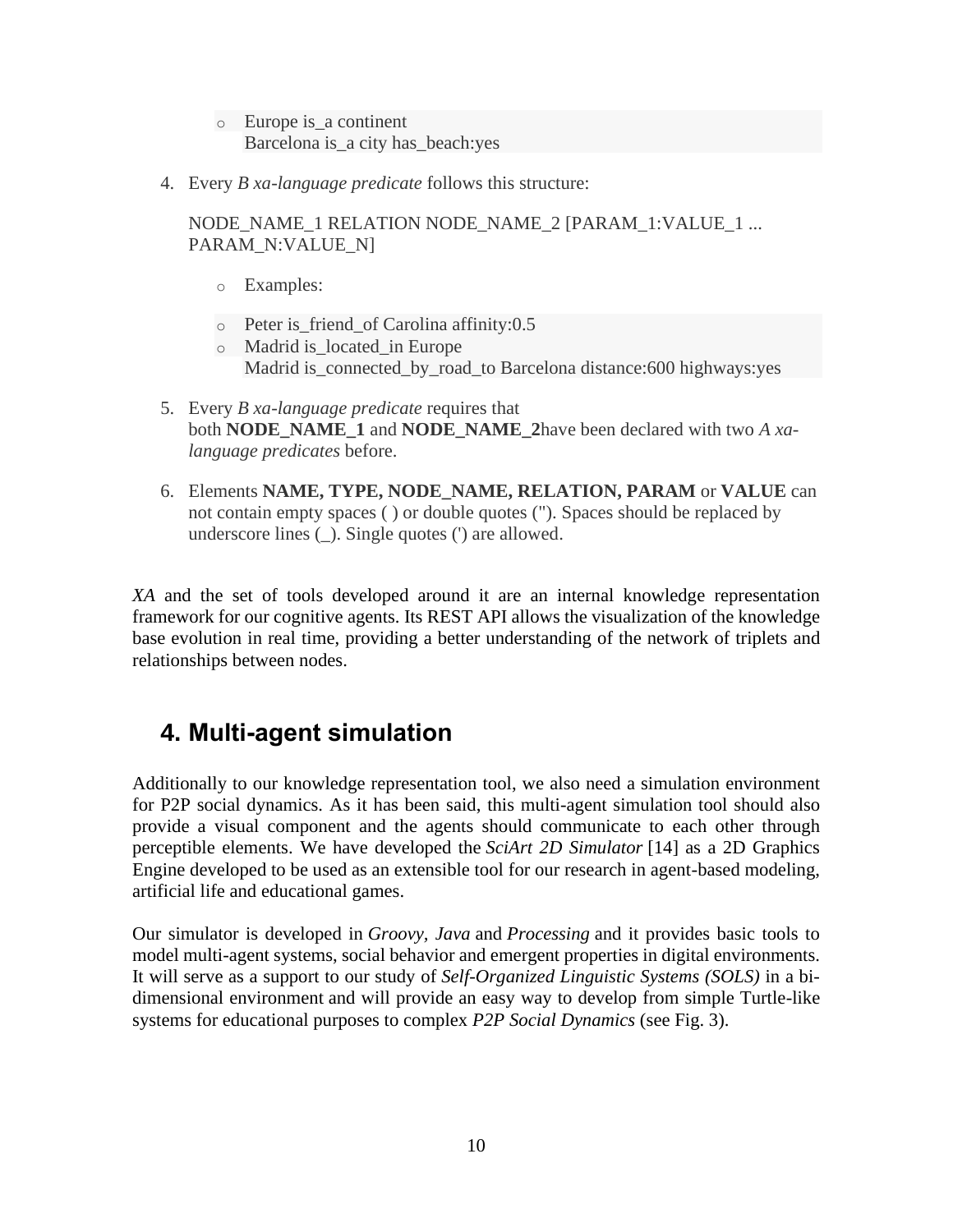

*Figure 3. Multi-agent models implemented in the SciArt Simulator*

## **5. Conclusion**

The *Self-Organized Linguistic Systems* (SOLS) are a theoretical framework for the creation of self-generated artificial languages, emergent and dynamic alternatives to contemporary synthetic *conlangs* such as Esperanto, Toki Pona or Lojban.

*SOLS* will be the intersection of artificial agent-based models with constructed languages, providing news ways for artificial systems development and constructed languages design.

For the development of actual implementations of this theoretical framework, we have developed both modeling and visualization tools according to the L1 and the L2 components of our definition of language:

- (L1) Language is any set of rules which allow the representation of knowledge in a physical or virtual means, and its interpretation by sensible agents.
- (L2) Language can be used as a tool of communication between two or more sensible agents, allowing them to exchange knowledge according to a common protocol (which can be both pre-designed or emergent) and a set of perceptible elements.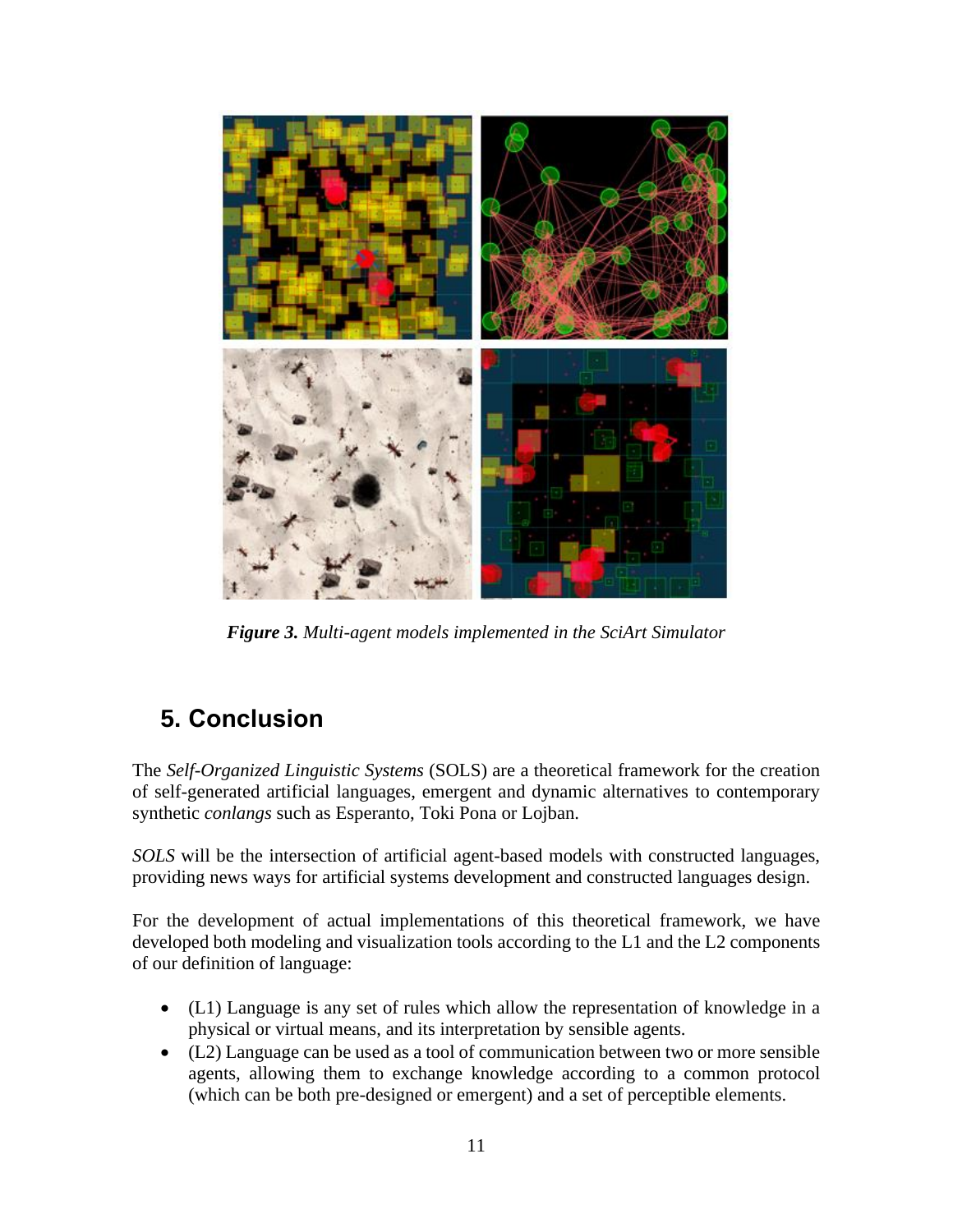An initial work has been done with the *xmunch-atomspace* and the *SciArt simulator,* which constitute the initial implementations of both our knowledge representation toolbox and our bi-dimensional simulator of P2P Social Dynamics.

This work is just a starting point which eventually will allow us to model agent communications in a language production environment. But we also would like to present SOLS as an inspiration for the *conlang* community, as a theoretical trigger to stimulate the development of computational tools for future *emergent conlangs.*

#### **References**

[1] Language Meaning in the Cambridge English Dictionary. (n.d.). Retrieved November 19, 2016, from http://dictionary.cambridge.org/dictionary/english/language

[2] Kuhn, T. (2016). The Controlled Natural Language of Randall Munroe's Thing Explainer. In B. Davis, G. J. Pace, & amp; A. Wyner (Eds.), Controlled Natural Language (pp. 102– 110). Springer International Publishing. https://doi.org/10.1007/978-3- 319-41498- 0\_10

[3] Kuhn, T. (2014). A Survey and Classification of Controlled Natural Languages. Computational Linguistics, 40(1), 121–170. https://doi.org/10.1162/COLI\_a\_00168

[4] Gobbo, F., & amp; Durnová, H. (2014). From universal to programming languages. Informal Proceedings of Computability in Europe.

[5] Esperanto. (n.d.). Retrieved November 19, 2016, from https://www.ethnologue.com/language/epo

[6] Gonzalez-Rodriguez, D., & amp; Kostakis, V. (2015). Information literacy and peer-topeer infrastructures: An autopoietic perspective. Telematics and Informatics, 32, 586–593. https://doi.org/10.1016/j.tele.2015.01.001

[7] Gonzalez-Rodriguez, D., & amp; Hernandez-Carrion, J. R. (2014). A Bacterial-Based Algorithm to Simulate Complex Adaptive Systems. Lecture Notes in Artificial Intelligence (LNAI), 8575, 250–259. https://doi.org/10.1007/978-3- 319-08864- 8\_24

[8] Speer, R., & amp; Havasi, C. (2004). Meeting the Computer Halfway: Language Processing in the Artificial Language Lojban. In Proceedings of MIT Student Oxygen Conference.

[9] Goertzel, B. (2013). Lojban++: an interlingua for communication between humans and AGIs. Artificial General Intelligence, 7999. https://doi.org/10.1007/978-3- 642-39521- 5

[10] Goertzel, B., Pennachin, C., Araujo, S., Silva, F., Queiroz, M., Lian, R., … Senna, A.(2010). A General Intelligence Oriented Architecture for Embodied Natural Language